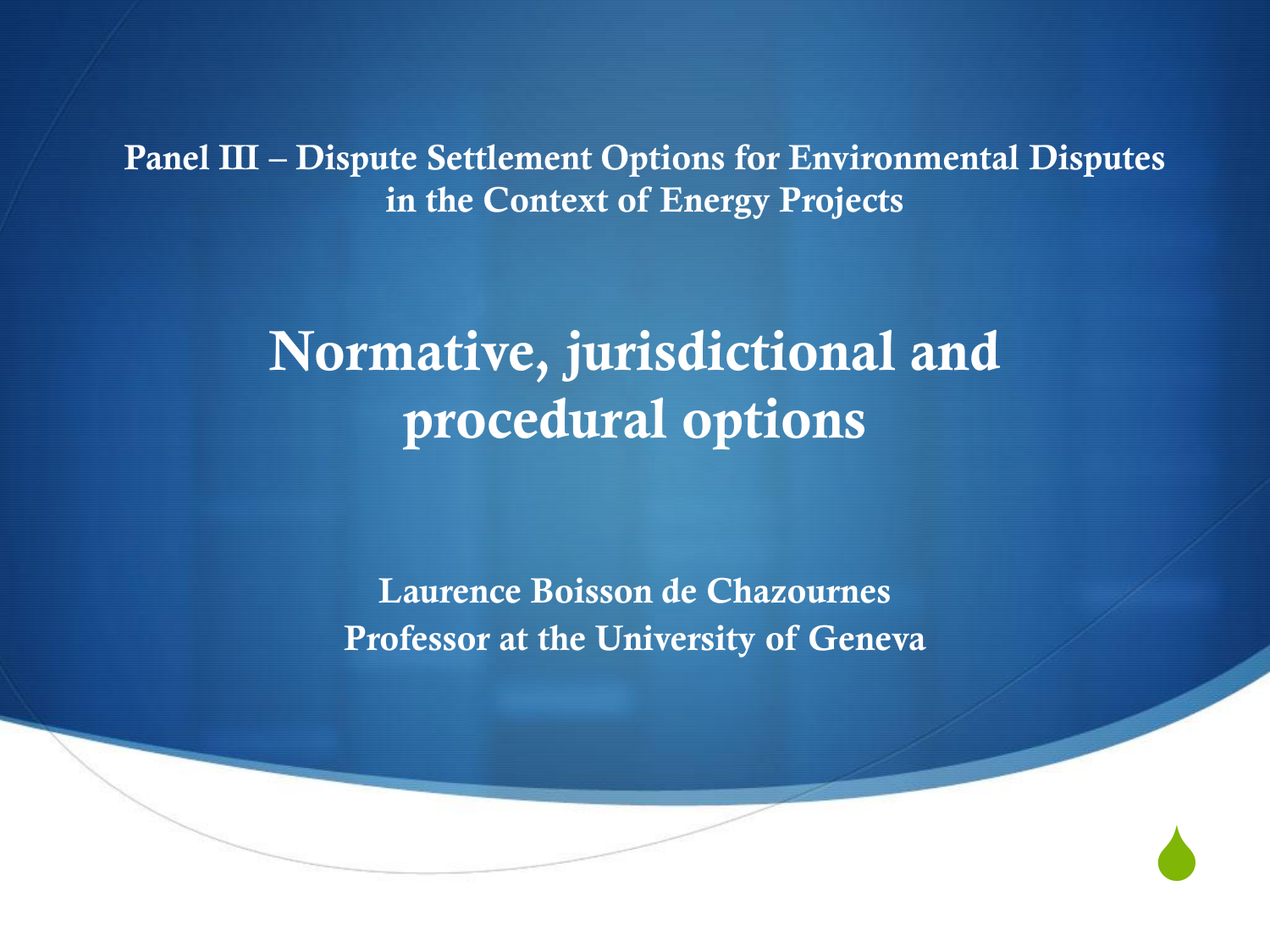#### **Table of contents**

#### **I. Normative devices**

- I. 1. Environmental Provisions in BITs and Other Instruments
- I. 2. Soft Law instruments

I. 3. Interpretative tools (Article 31 of the Vienna Convention on the Law of Treaties)

#### **II. Jurisdictional avenues**

II. 1. International dispute settlement mechanisms: Plurality at stake

II. 2. Specific dispute settlement avenues: PCA Optional Rules for Environmental Disputes

#### **III. Procedural Tools**

- III. 1. The resort to experts
- III. 2. Exchange of Data and Monitoring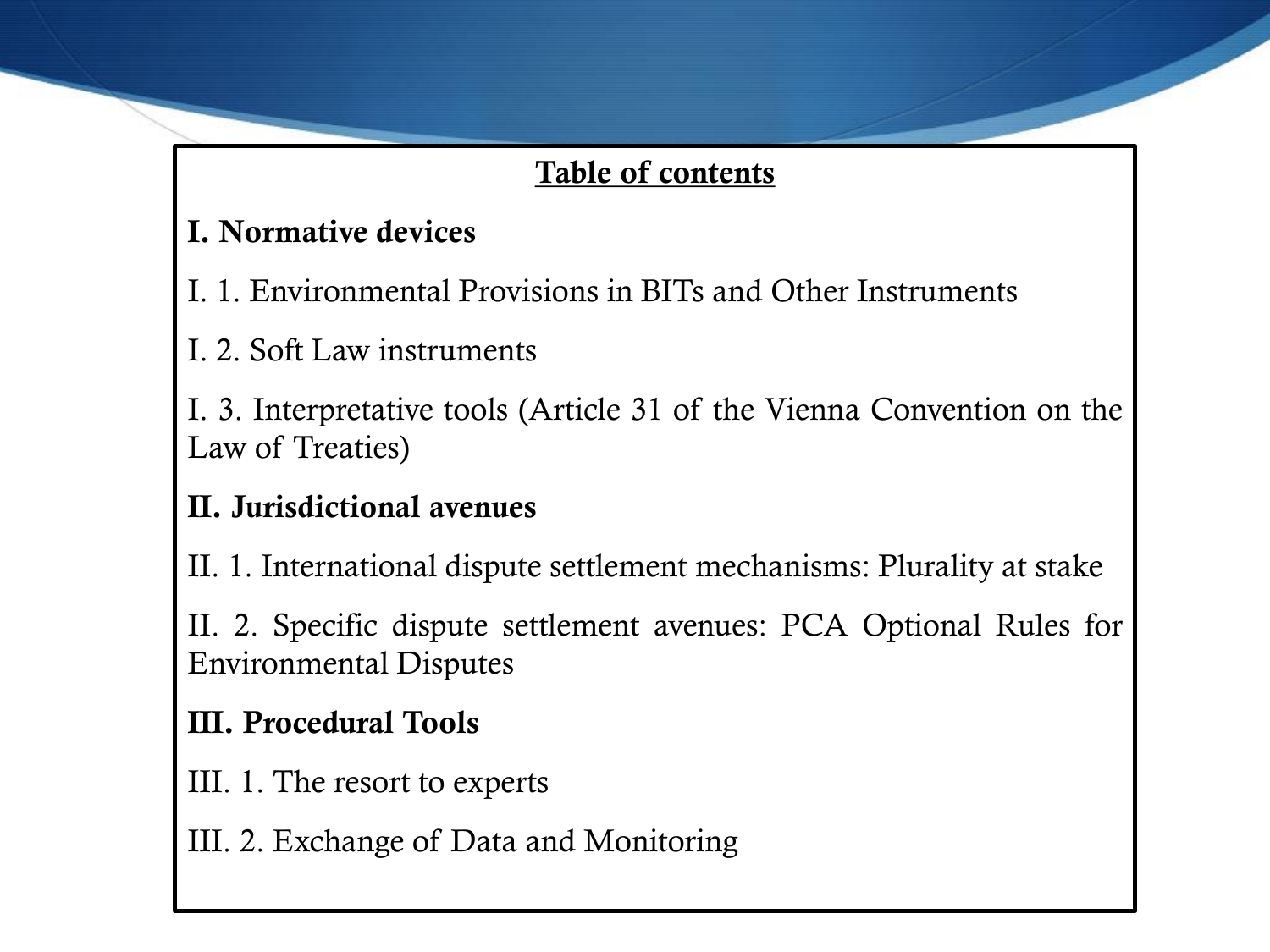#### S **BIT United States-Rwanda ( 19 February 2008)**

#### **Preamble**

*"[…] Recognizing* that agreement on the treatment to be accorded such investment will stimulate the flow of private capital and the economic development of the Parties; *[…] Desiring* to achieve these objectives in a manner consistent with the protection of health, safety, and the environment, and the promotion of internationally recognized labor rights;

#### **Article 12 - Investment and Environment (footnote omitted)**

1. The Parties recognize that it is inappropriate to encourage investment by weakening or reducing the protections afforded in domestic environmental laws. Accordingly, each Party shall strive to ensure that it does not waive or otherwise derogate from, or offer to waive or otherwise derogate from, such laws in a manner that weakens or reduces the protections afforded in those laws as an encouragement for the establishment, acquisition, expansion, or retention of an investment in its territory. If a Party considers that the other Party has offered such an encouragement, it may request consultations with the other Party and the two Parties shall consult with a view to avoiding any such encouragement.

2. Nothing in this Treaty shall be construed to prevent a Party from adopting, maintaining, or enforcing any measure otherwise consistent with this Treaty that it considers appropriate to ensure that investment activity in its territory is undertaken in a manner sensitive to environmental concerns."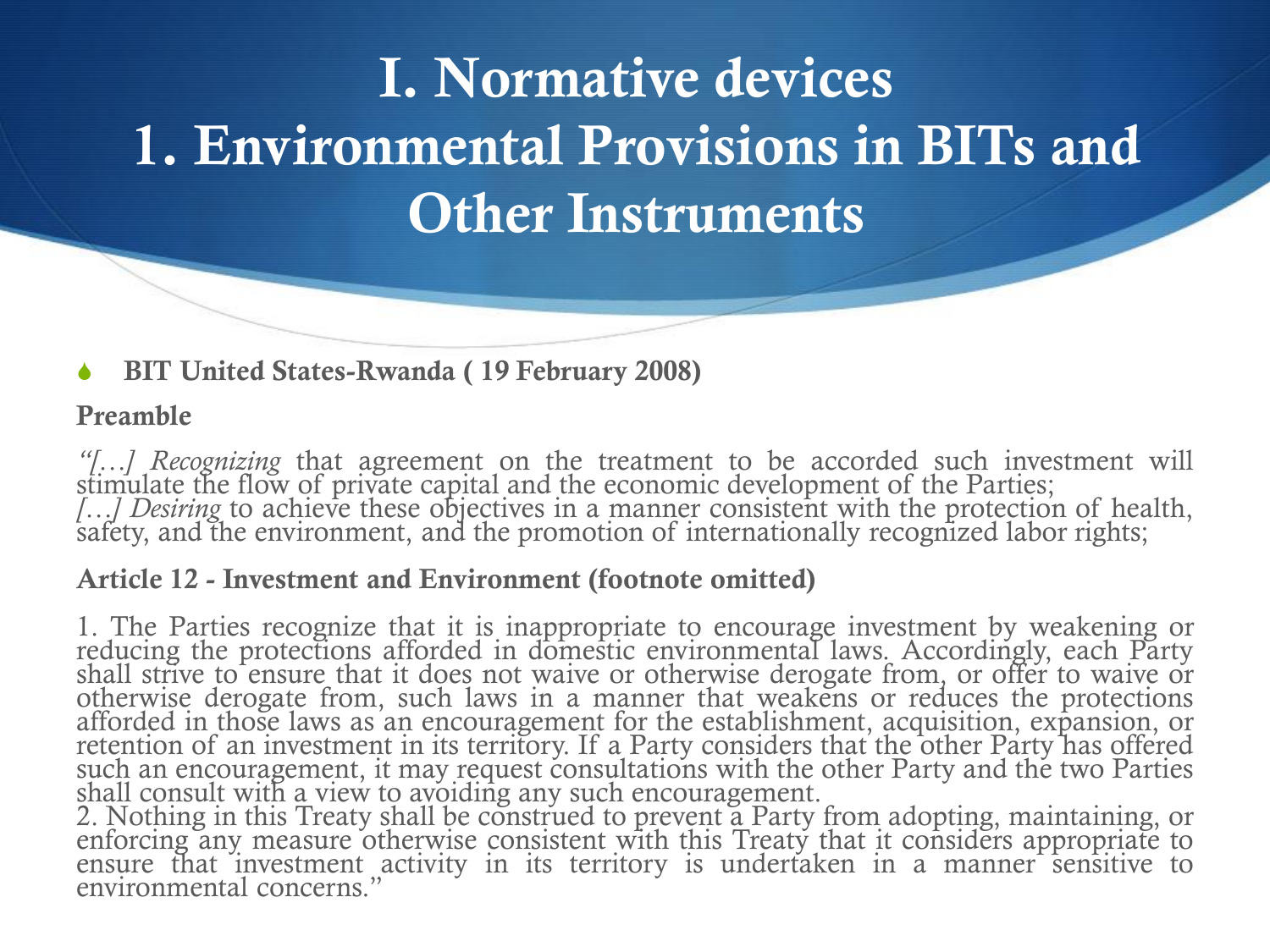### ◆ BIT Canada – Slovak Republic (20 July 2010)

### **Article IX (General Exceptions)**

"1. Subject to the requirement that such measures are not applied in a manner that would constitute arbitrary or unjustifiable discrimination between investments or between investors, or a disguised restriction on international trade investment, nothing in this Agreement shall be construed to prevent a Contracting Party from adopting or enforcing measures necessary:

(a) to protect human, animal or plant life or health;

(b) to ensure compliance with laws and regulations that are not inconsistent with the provisions of this Agreement; or

(c) for the conservation of living or non-living exhaustible natural resources."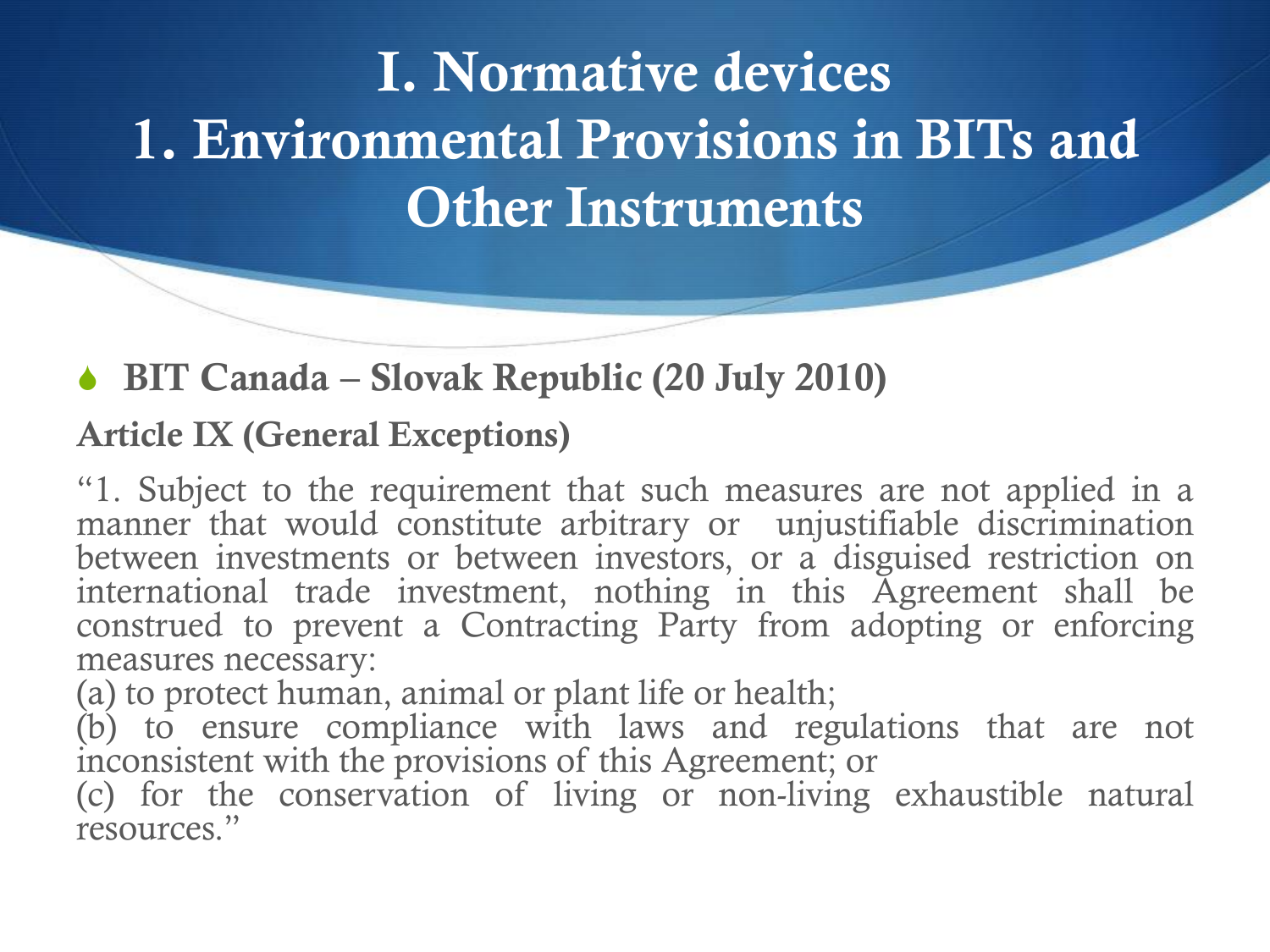S **SADC Protocol on Finance and Investment, Annex I (Co-operation on Investment)**

## **Article 14 – Right to Regulate**

"Nothing in this Annex shall be construed as preventing a State Party from exercising its right to regulate in the public interest and to adopt, maintain or enforce any measure that it considers appropriate to ensure that investment activity is undertaken in a manner sensitive to health, safety or environmental concerns."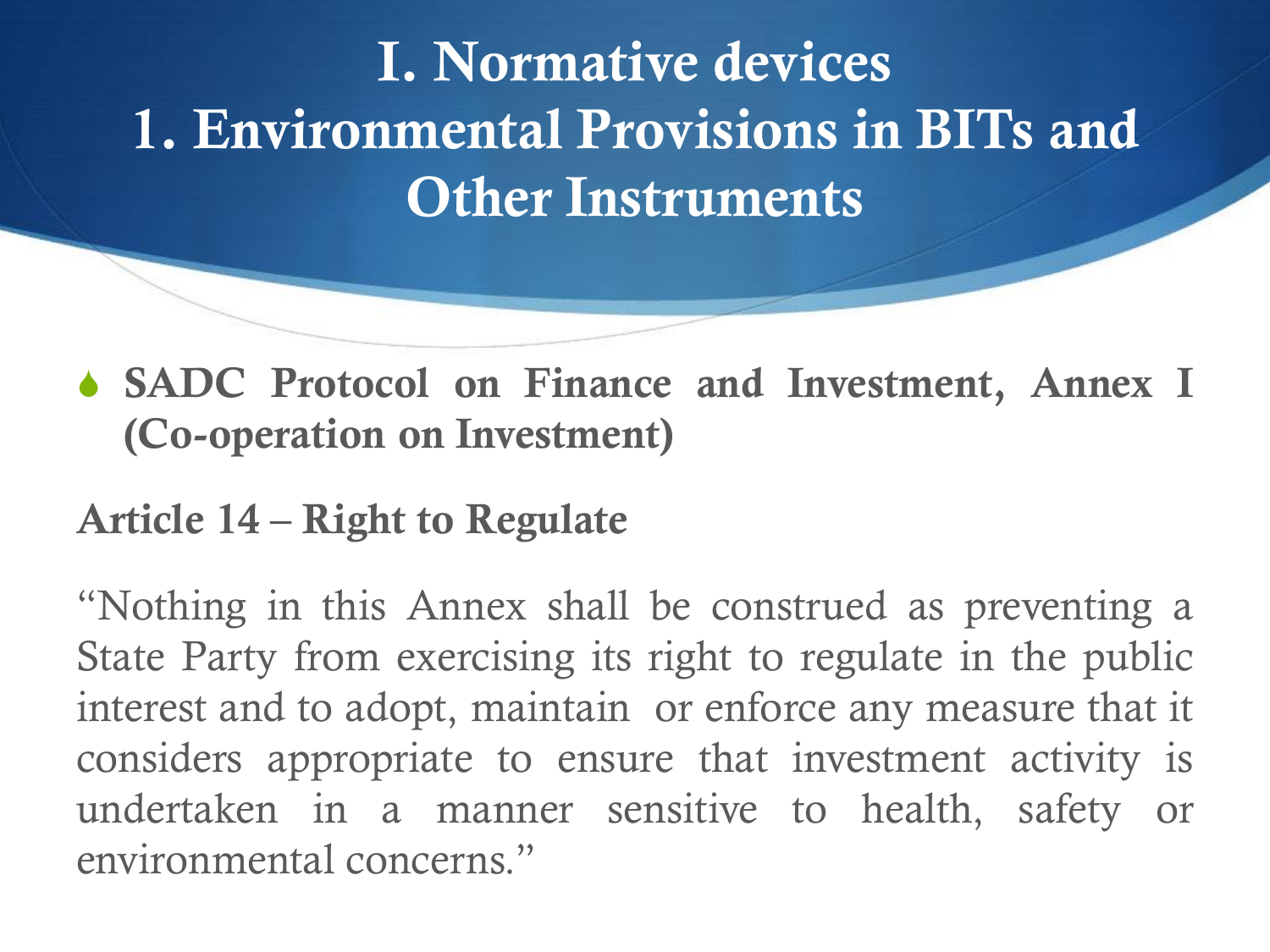### S **BIT Belgium-Luxemburg-Mozambique (18 July 2006)**

#### **Article 7 - Environment**

"1. Recognizing the right of each Contracting Party to establish its own levels of domestic environmental protection and environmental development policies and priorities, and to adopt or modify accordingly its environmental laws, each Contracting Party shall strive to continue to improve those laws,

3. The Contracting Parties reaffirm their commitments under the international environmental agreements, which they have accepted. They shall strive to ensure that such commitments are fully recognised and implemented by their domestic laws."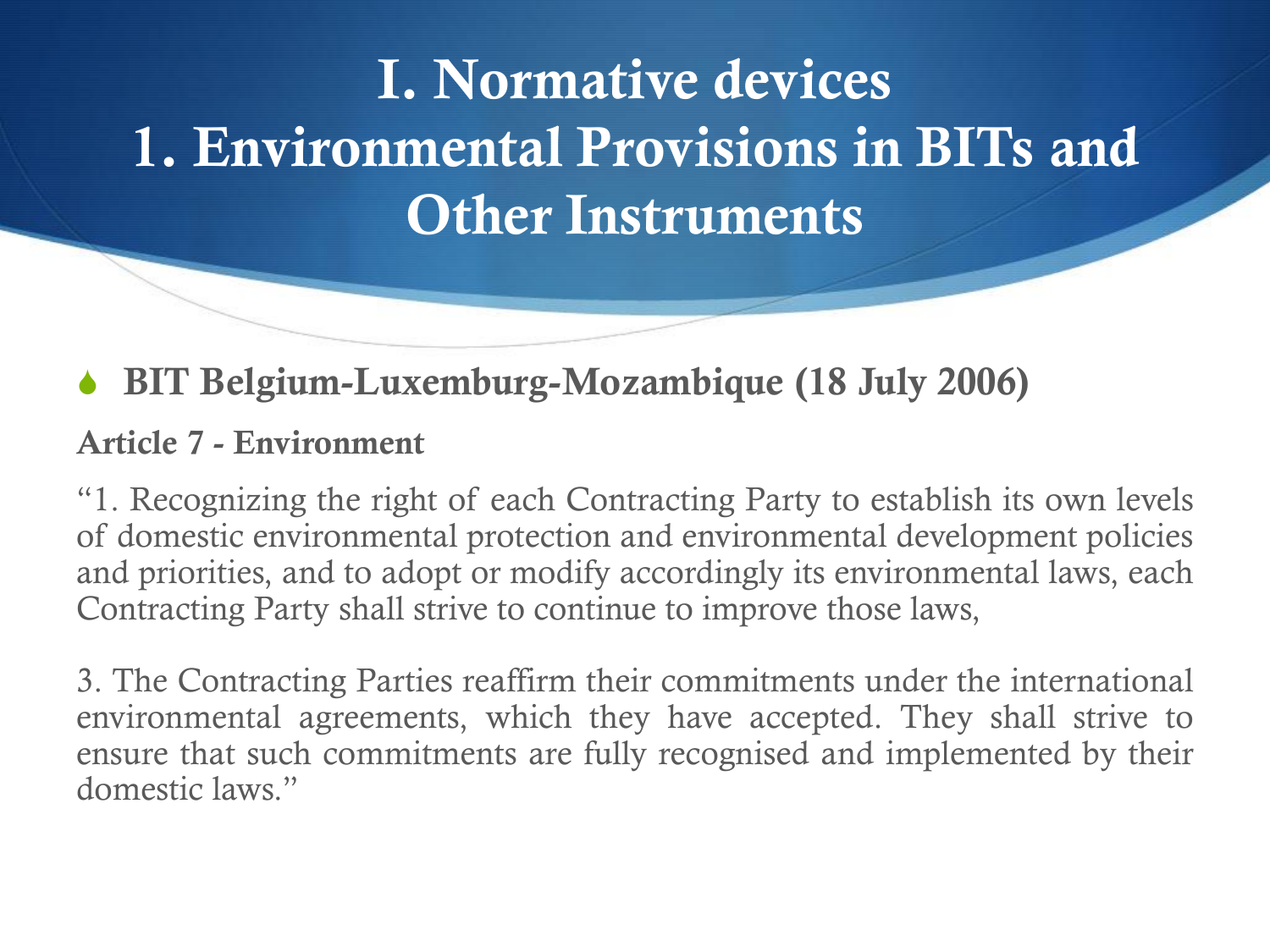## S **BIT Canada-Benin (9 January 2013)**

### **Article 16 - Corporate Social Responsibility**

"Each Contracting Party should encourage enterprises operating within its territory or subject to its jurisdiction to voluntarily incorporate internationally recognized standards of corporate social responsibility in their practices and internal policies, such as statements of principle that have been endorsed or are supported by the Contracting Parties. These principles address issues such as labour, the environment, human rights, community relations and anti-corruption".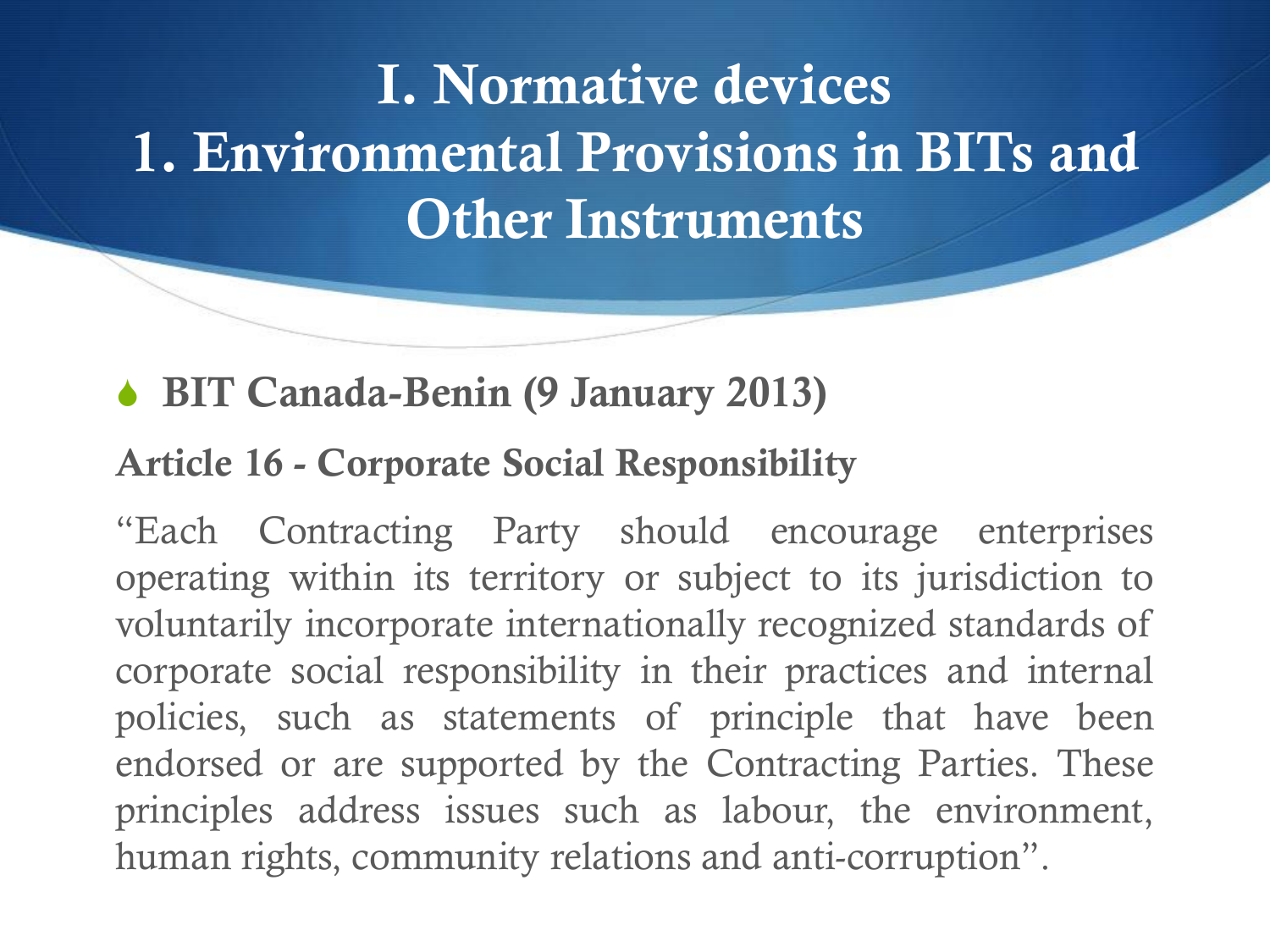### **S** Article 12 ECOWAS Supplementary Act A/SA.3/12/08

#### **Pre-Establishment Impact Assessment**

"(1) Investors and Investments shall conduct an environmental and social impact assessment of the potential investment. Investors or the investments shall comply with environmental assessment screening criteria and assessment processes applicable to their proposed investments prior to their establishment, as required by the laws of the host Member State for such an investment or the laws of the home State for such an investment. The investor shall comply with the minimum standards on environmental and socio-cultural impact assessment and screening that the Member States shall adopt at the first meeting of the Parties, to the extent that these are applicable to the investment in question."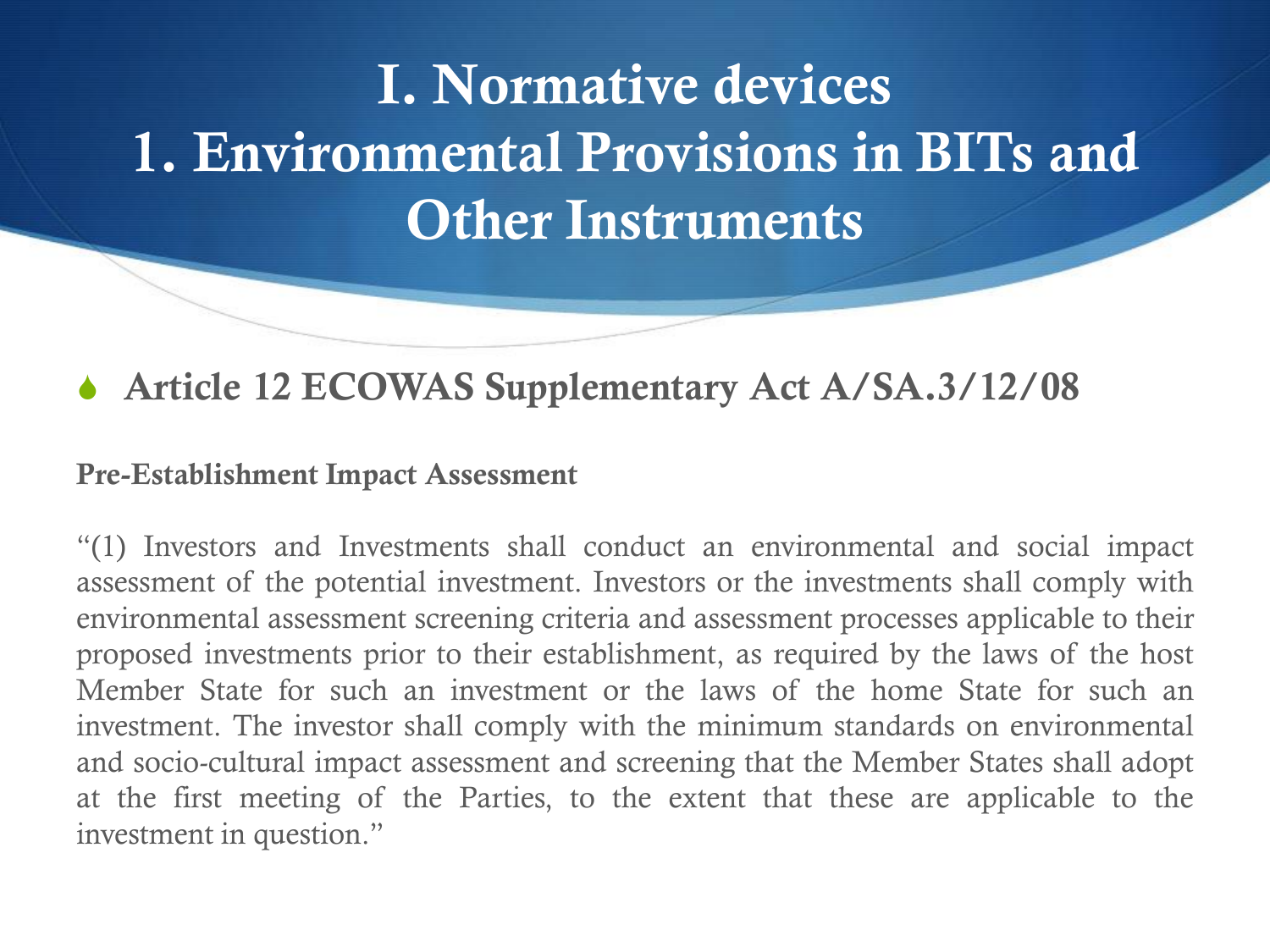### **S** Article 12 ECOWAS Supplementary Act A/SA.3/12/08

#### **Pre-Establishment Impact Assessment**

"(2) Investors or the investment shall make the environmental and social impact assessments accessible in the local community and to affected interests in the host State where the investment is intended to be made prior to the completion of the host State measures prescribing the formalities for establishing such investment.

(3) Investors, their investments and host State authorities shall apply the precautionary principle to their environmental and social impact assessment. The application of the precautionary principle by investors and investments shall be described in the environmental and social impact assessment they undertake."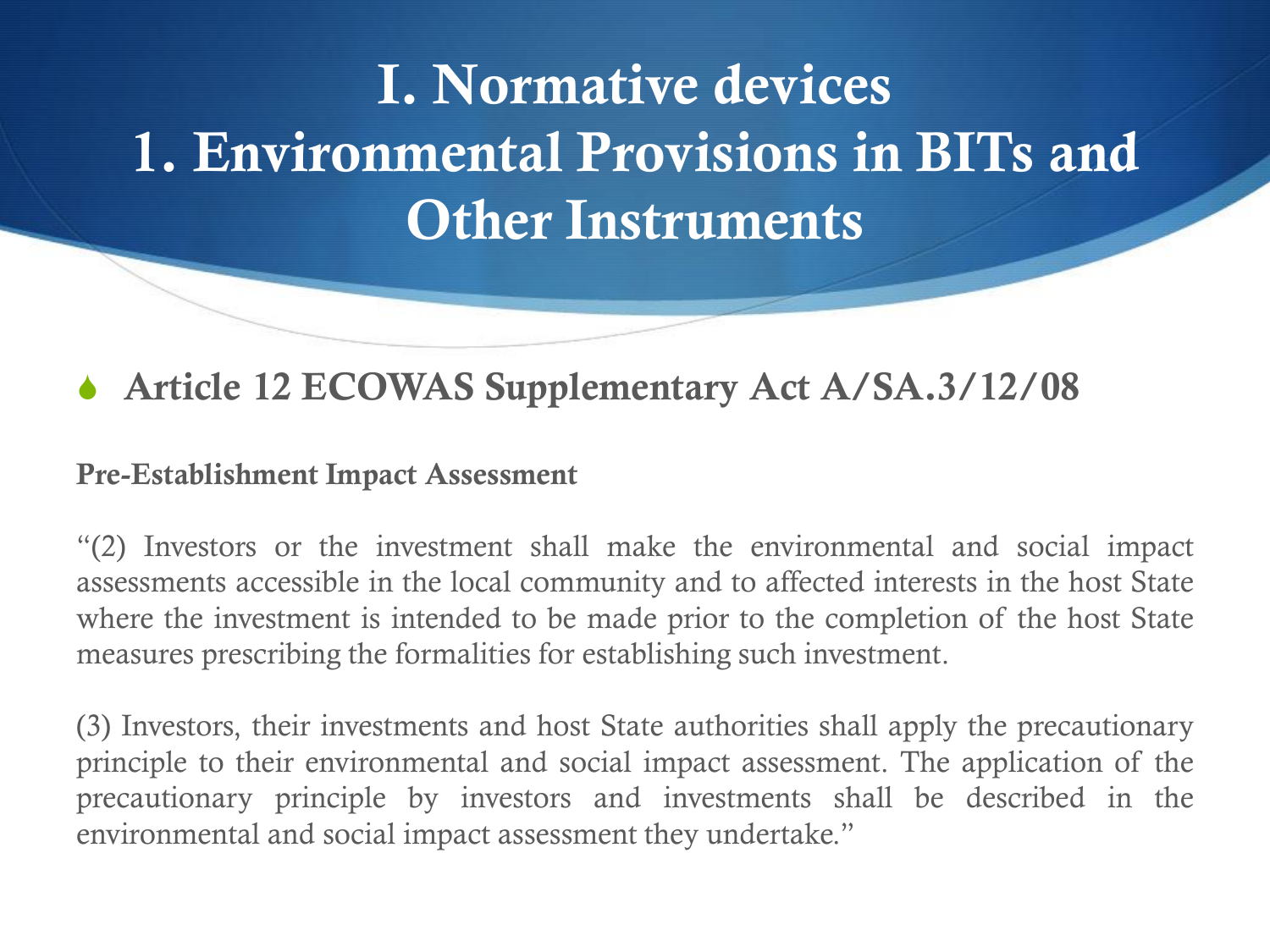## **I. Normative devices 2. Soft Law Instruments**

#### S **SADC Model BIT (2012)**

"Recognizing the important contribution investment can make to the sustainable development of the State Parties, including the reduction of poverty, increase of productive capacity, economic growth, the transfer of technology, and the furtherance of human rights and human development; (...)

Seeking to promote, encourage and increase investment opportunities that enhance sustainable development within the territories of the State Parties;  $\left(\ldots\right)$ 

Reaffirming the right of the State Parties to regulate and to introduce new measures relating to investments in their territories in order to meet national policy objectives, and—taking into account any asymmetries with respect to the measures in place—the particular need of developing countries to exercise this right;  $\ddot{r}$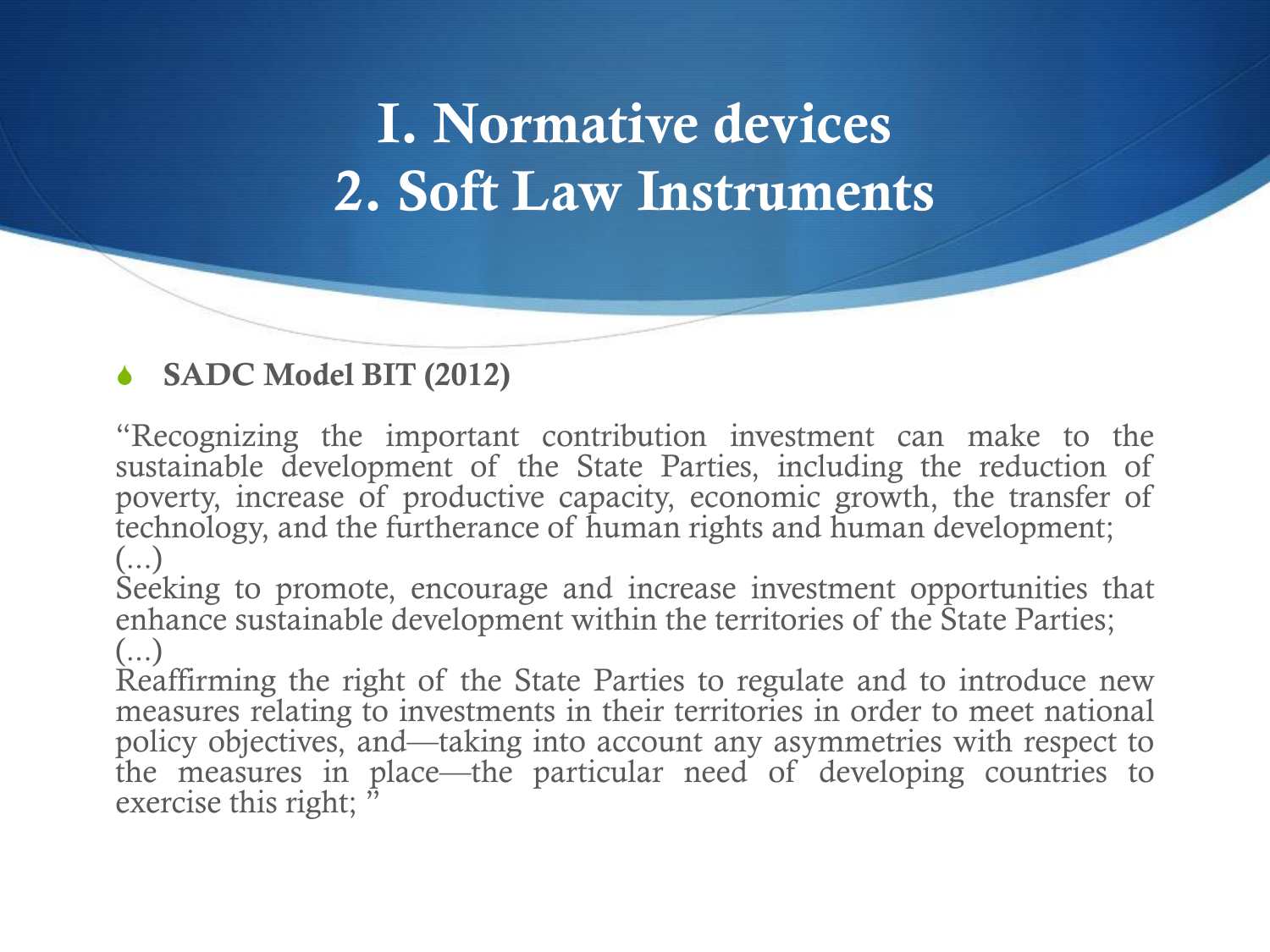

S **UNCTAD Investment Policy Framework for Sustainable Development (2012)**

**2. Core Principles for investment policymaking for sustainable development**

**Principle 1. Investment for sustainable development**

"The overarching objective of investment policymaking is to promote investment for inclusive growth and sustainable development."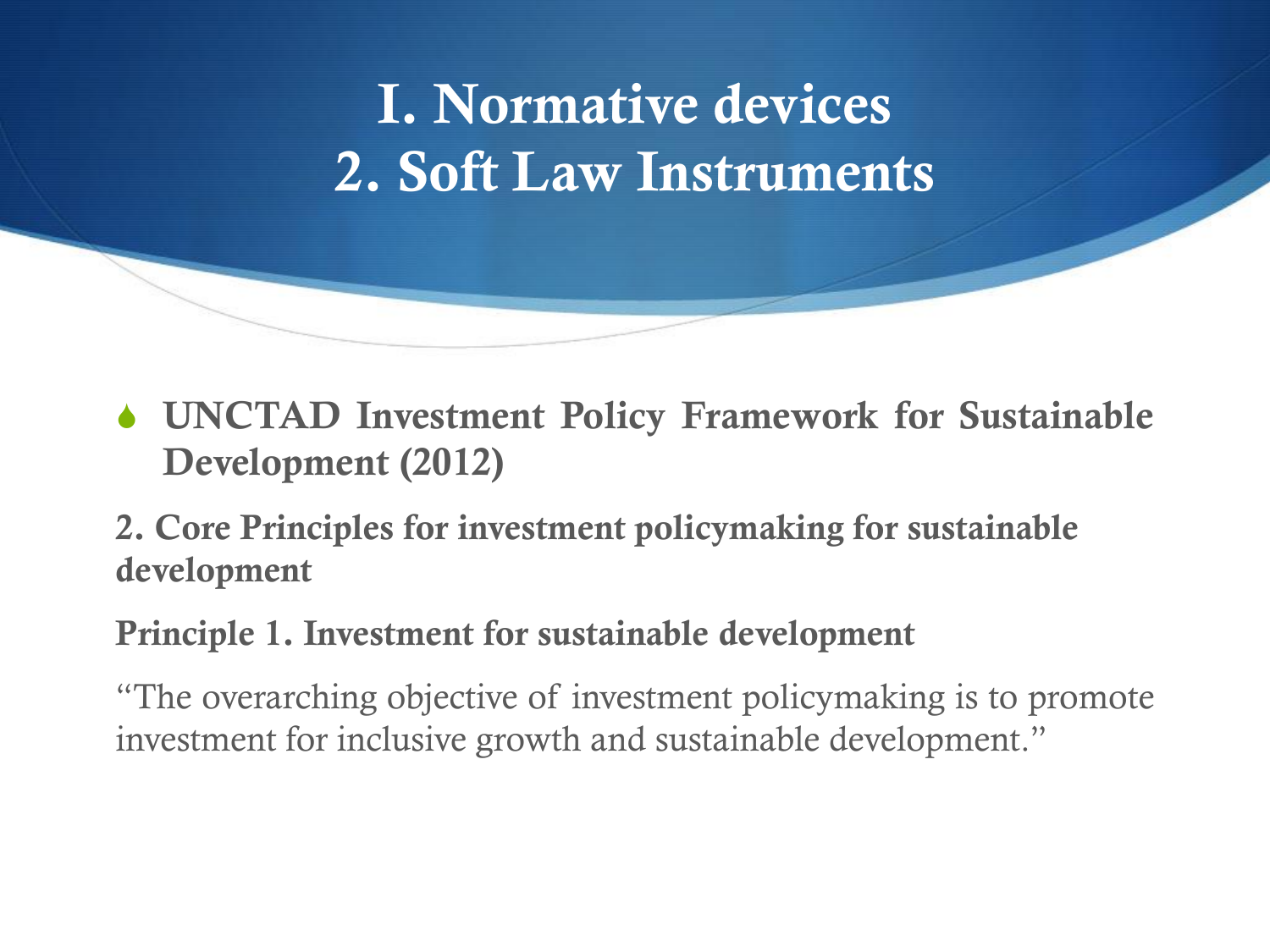## S **Arbitration regarding the Iron Rhine Railway (2005)**

"It is to be recalled that Article 31, paragraph 3, subparagraph (c) of the Vienna Convention on the Law of Treaties makes reference to 'any relevant rules of international law applicable in the relations between the parties'. For this reason […] international environmental law has relevance to the relations between the Parties. " (para. 58)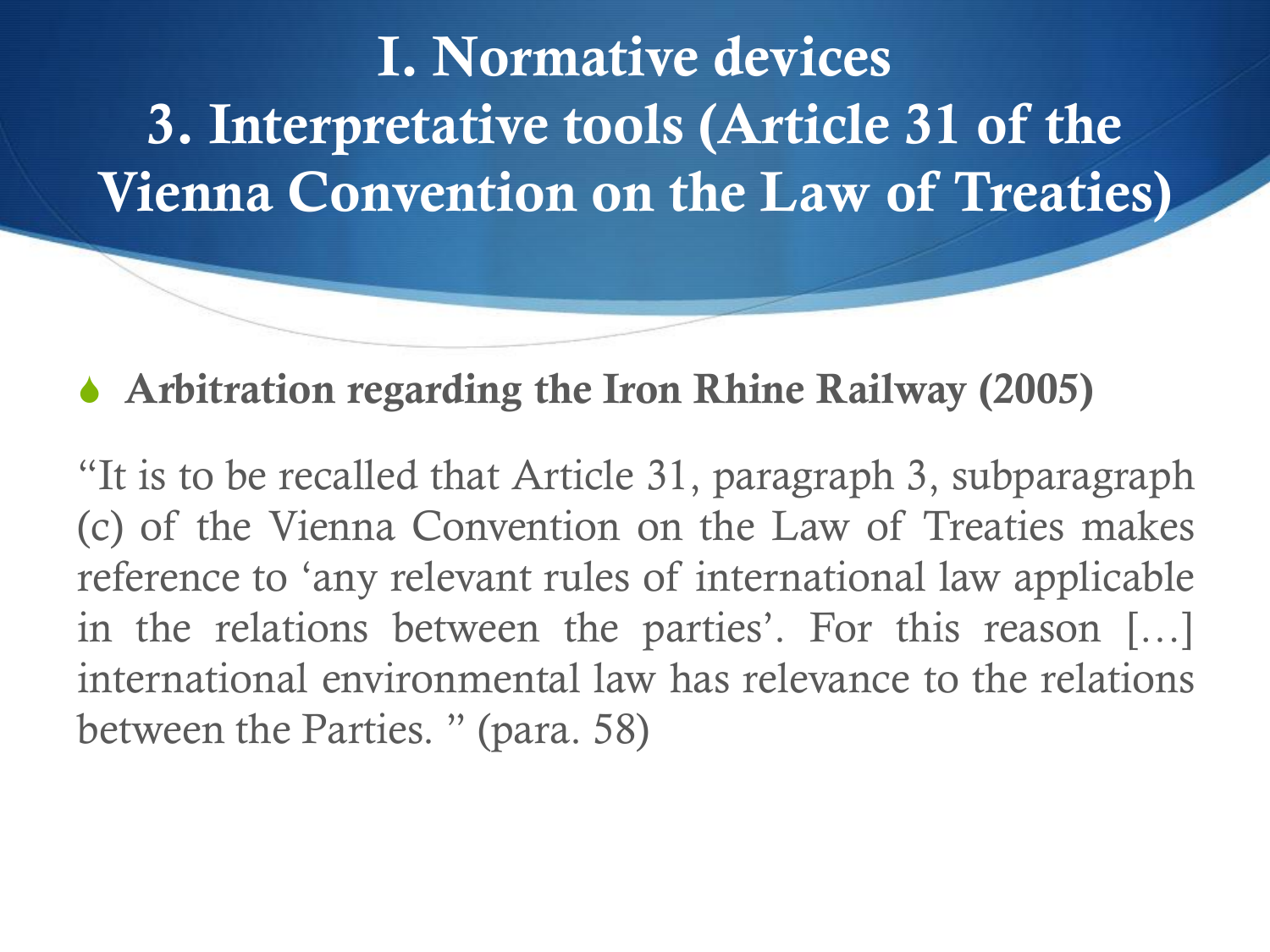### **↓ Gabcíkovo-Nagymaros Project (1997)**

"It is clear that the Project's impact upon, and its implications for, the environment are of necessity a key issue. The numerous scientific reports which have been presented to the Court by the Parties - even if their conclusions are often contradictory - provide abundant evidence that this impact and these implications are considerable. In order to evaluate the environmental risks, current standards must be taken into consideration. This is not only allowed by the wording of Articles 15 and 19, but even prescribed, to the extent that these articles impose a continuing - and thus necessarily evolving - obligation on the parties to maintain the quality of the water of the Danube and to protect nature. (…)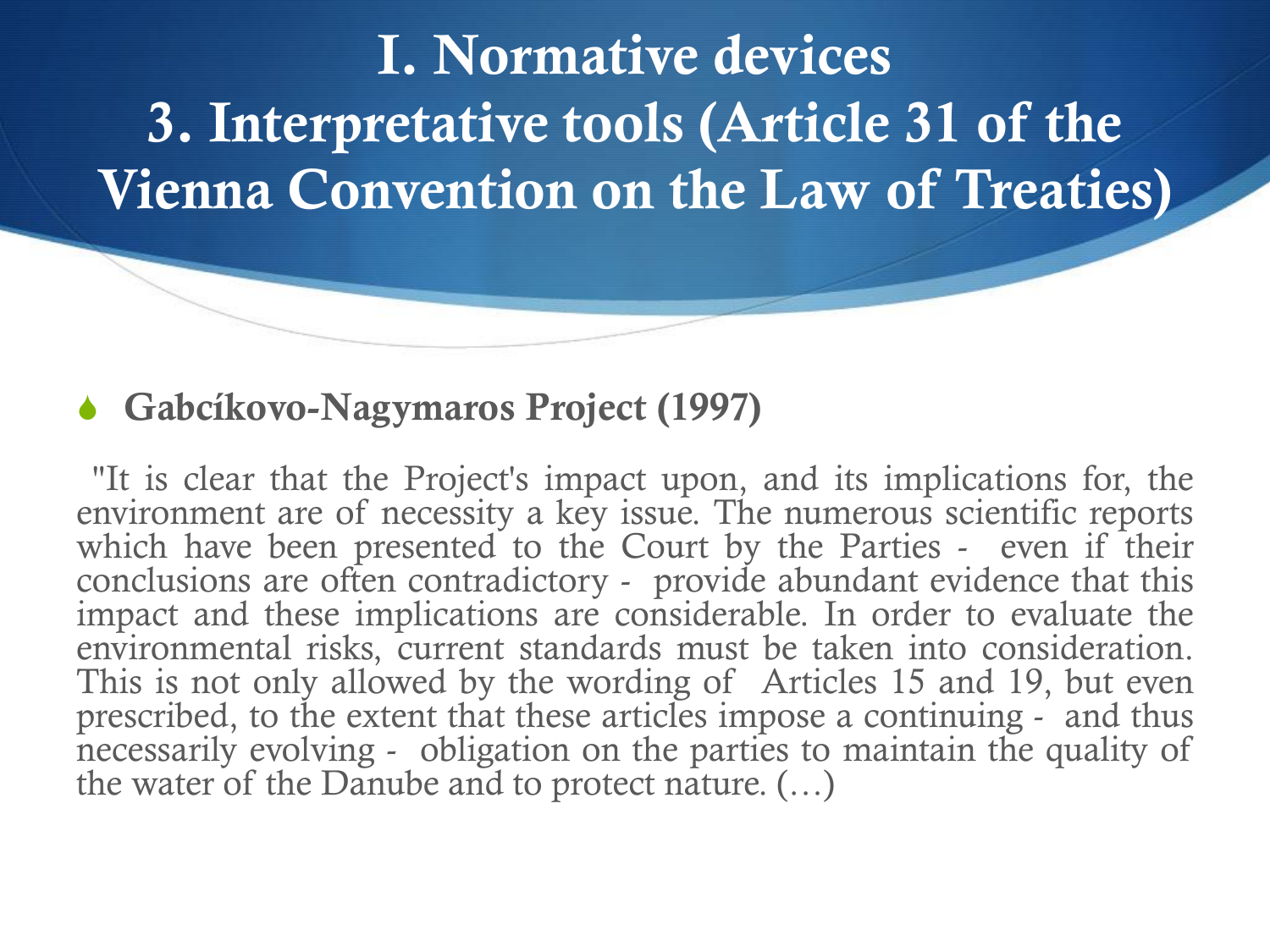### S **Gabcíkovo-Nagymaros Project (1997)**

Throughout the ages, mankind has, for economic and other reasons, constantly interfered with nature. In the past, this was often done without consideration of the effects upon the environment. Owing to new scientific insights and to a growing awareness of the risks for mankind – for present and future generations – of pursuit of such interventions at an unconsidered and unabated pace, new norms and standards have been developed, set forth in a great number of instruments during the last two decades. Such new norms have to be taken into consideration, and such new standards given proper weight, not only when States contemplate new activities but also when continuing with activities begun in the past. This need to reconcile economic development with protection of the environment is aptly expressed in the concept of sustainable development."(para. 140)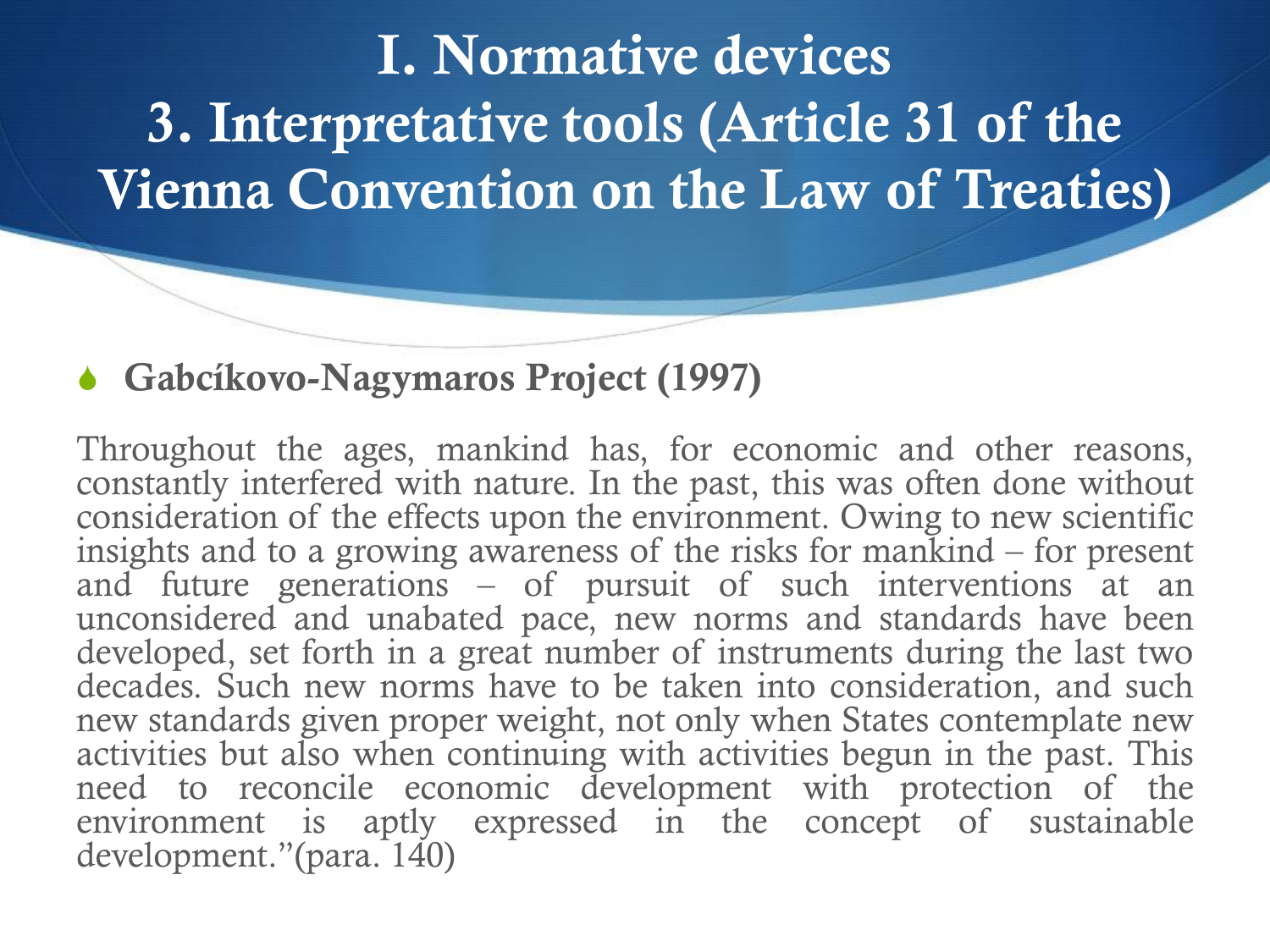### **S** The Indus Waters Kishenganga Arbitration (2013)

"110. The Court's Partial Award did not make the operation of the KHEP immune from environmental considerations. Here, however, the Court considers that a second factor becomes relevant. As India has recalled to the Court, recourse to customary international law is conditioned by Paragraph 29 of Annexure G to the Indus Waters Treaty, which provides as follows: Except as the Parties may otherwise agree, the law to be applied by the Court shall be this Treaty and, whenever necessary for its interpretation or application, but only to the extent necessary for that purpose, the following in the order in which they are listed :

(a) International conventions establishing rules which are expressly recognized by the Parties.

(b) Customary international law

111. As the Court noted with approval in its Partial Award, the Tribunal in the Iron Rhine Arbitration, building on the judgment of the International Court of Justice in the Case concerning the Gabcíkovo-Nagymaros Project, held that principles of international environmental law must be taken into account even when interpreting treaties concluded before the development of that body of law. In implementing this holding, the Court notes that the place of customary international law in the interpretation or application of the Indus Waters Treaty remains subject to Paragraph 29."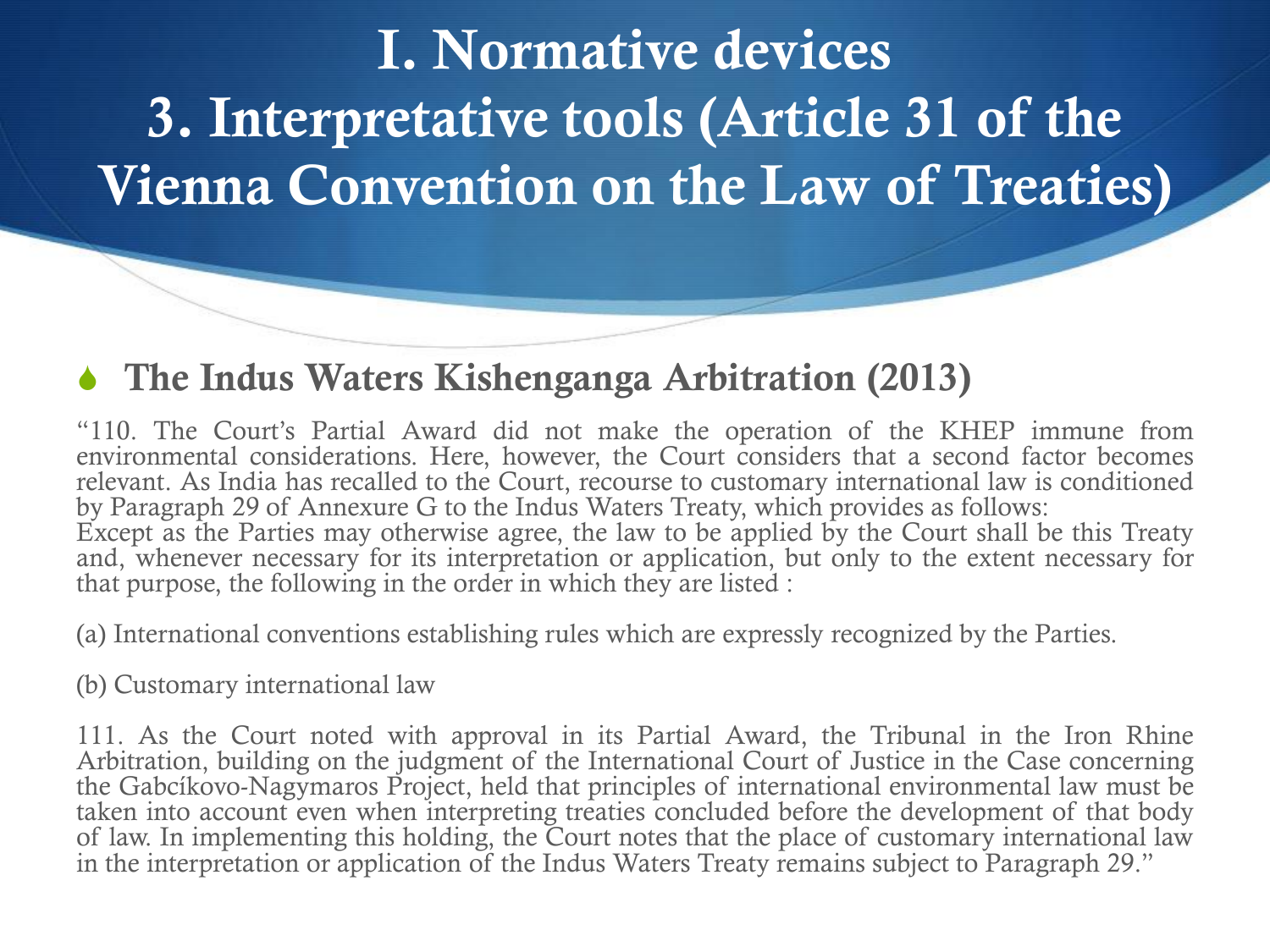**II. Jurisdictional avenues 1. International dispute settlement mechanisms: Plurality at stake**

#### S *Interstate mechanisms*

- **ICJ :** *Gabčíkovo-Nagymaros Project (Hungary/Slovakia)*
- **ITLOS:** *The Mox Plant Case (Ireland v. United Kingdom)*
- **PCA:** *Arbitration regarding the Iron Rhine Railway (Belgium v. Netherlands)*

#### **Other mechanisms**

**Mediation:** *Baglihar Hydroelectric Plant*, Expert determination (2007)

#### **Investment arbitration**

 **Human Rights:** *Social and Economic Rights Action Center (SERAC) and Center for Economic and Social Rights (CESR) / Nigeria*, African Commission on Human and Peoples' Rights (2001)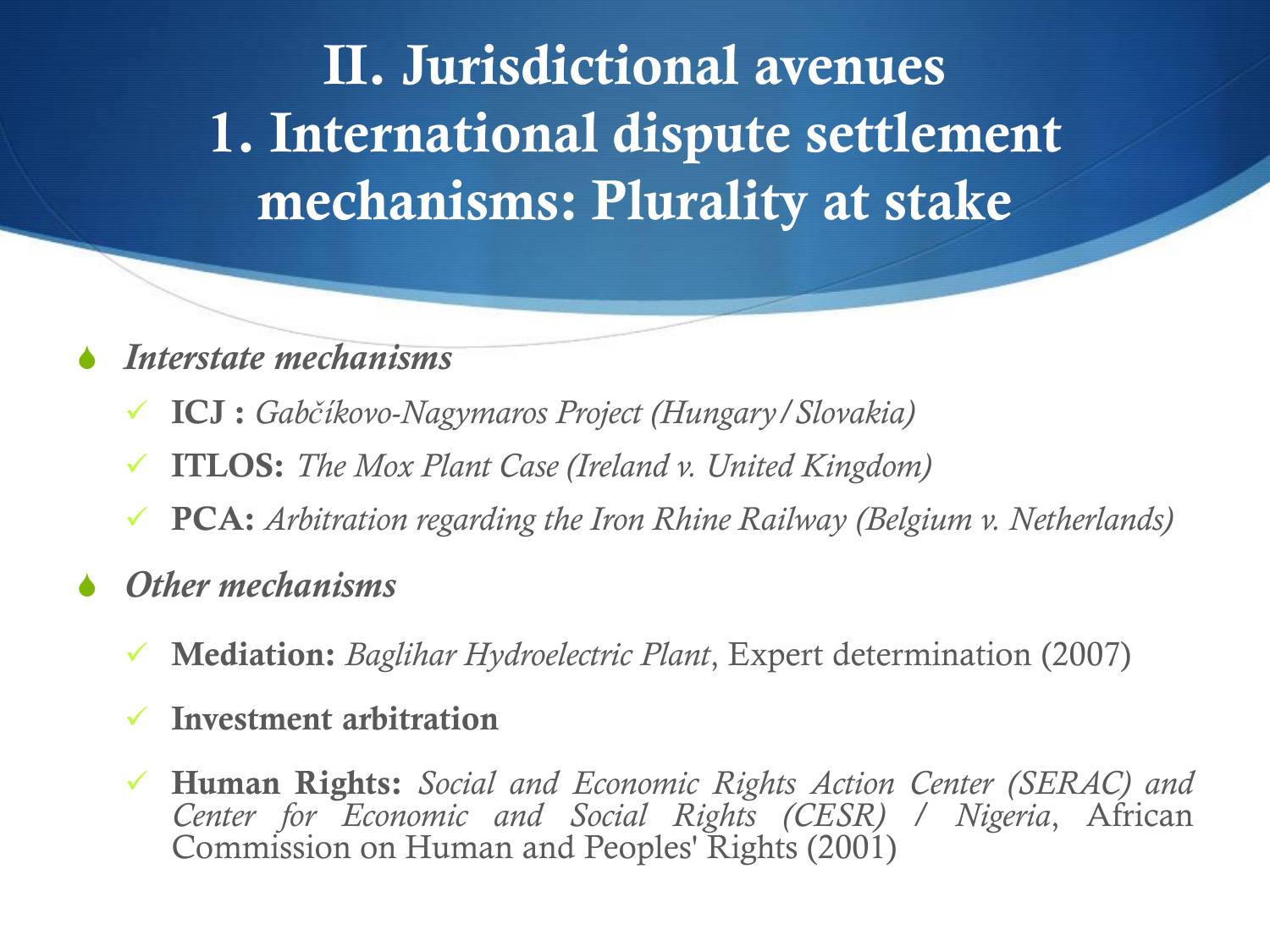**II. Jurisdictional avenues 2. Specific dispute settlement avenues: PCA Optional Rules for Environmental Disputes**

- Specific features:
	- **Experts**
	- **Provisional measures**
	- **List of arbitrators**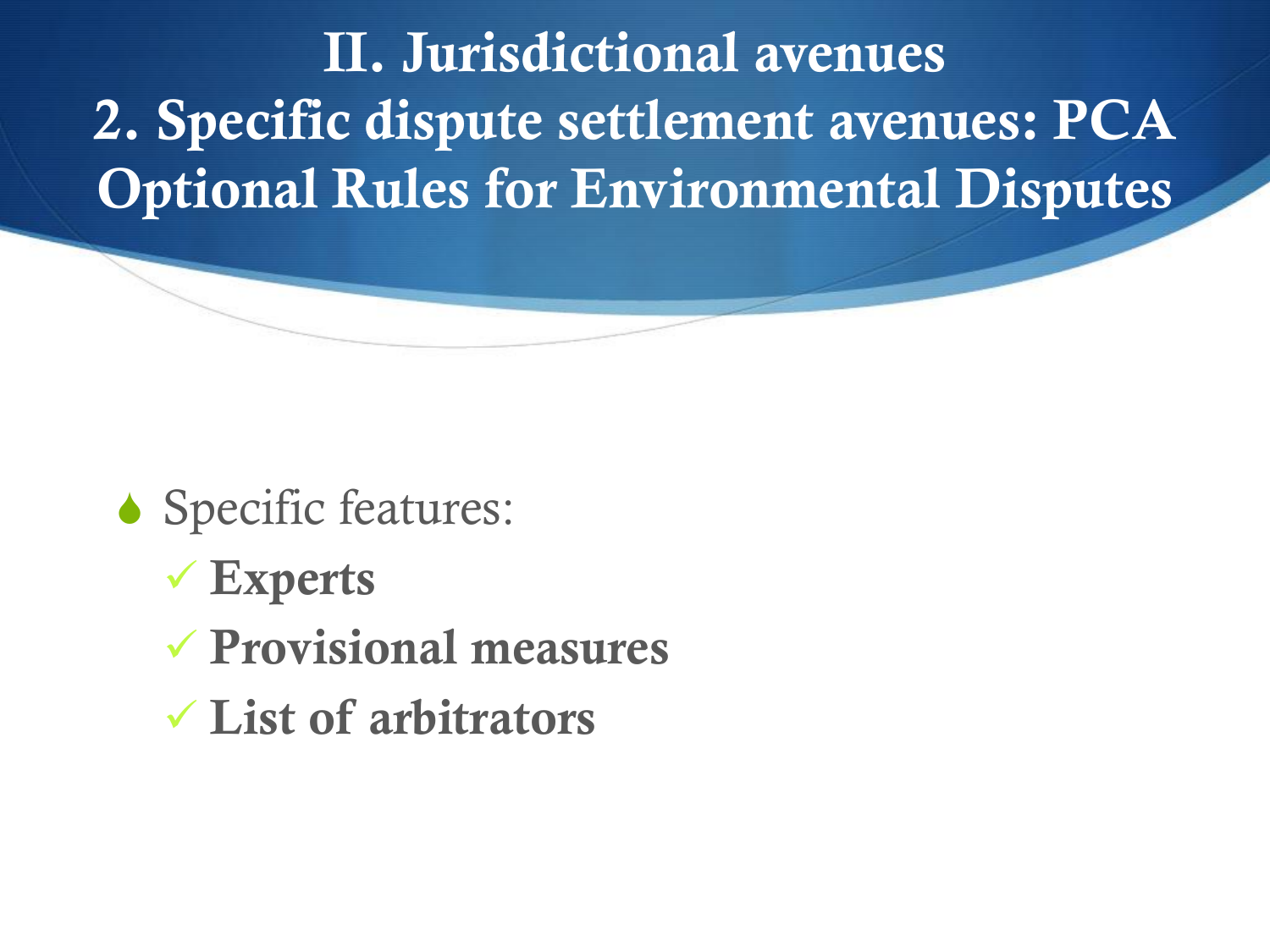# **III. Procedural Tools 1. The resort to experts**

#### *Pulp Mills on the River Uruguay (2010)*

*"Regarding those experts who appeared before it as counsel at the hearings, the Court would have found it more useful had they been presented by the Parties as expert witnesses under Articles 57 and 64 of the Rules of Court, instead of being included as counsel in their respective delegations. The Court indeed considers that those persons who provide evidence before the Court based on their scientific or technical knowledge and on their personal experience should testify before the Court as experts, witnesses or in some cases in both capacities, rather than counsel, so that they may be submitted to questioning by the other party as well as by the Court"* (para. 167)

#### *<i>Whaling in the Antarctic (2014)*

*"74. Australia, relying primarily on the views of one of the scientific experts that it called, Mr. Mangel, maintains that scientific research (in the context of the Convention) has four essential characteristics […]*

75. [...] As a matter of scientific opinion, the expert called by Japan, Mr. Walløe, agreed in *certain respects with the criteria advanced by Mr. Mangel, while differing on certain important details […] "*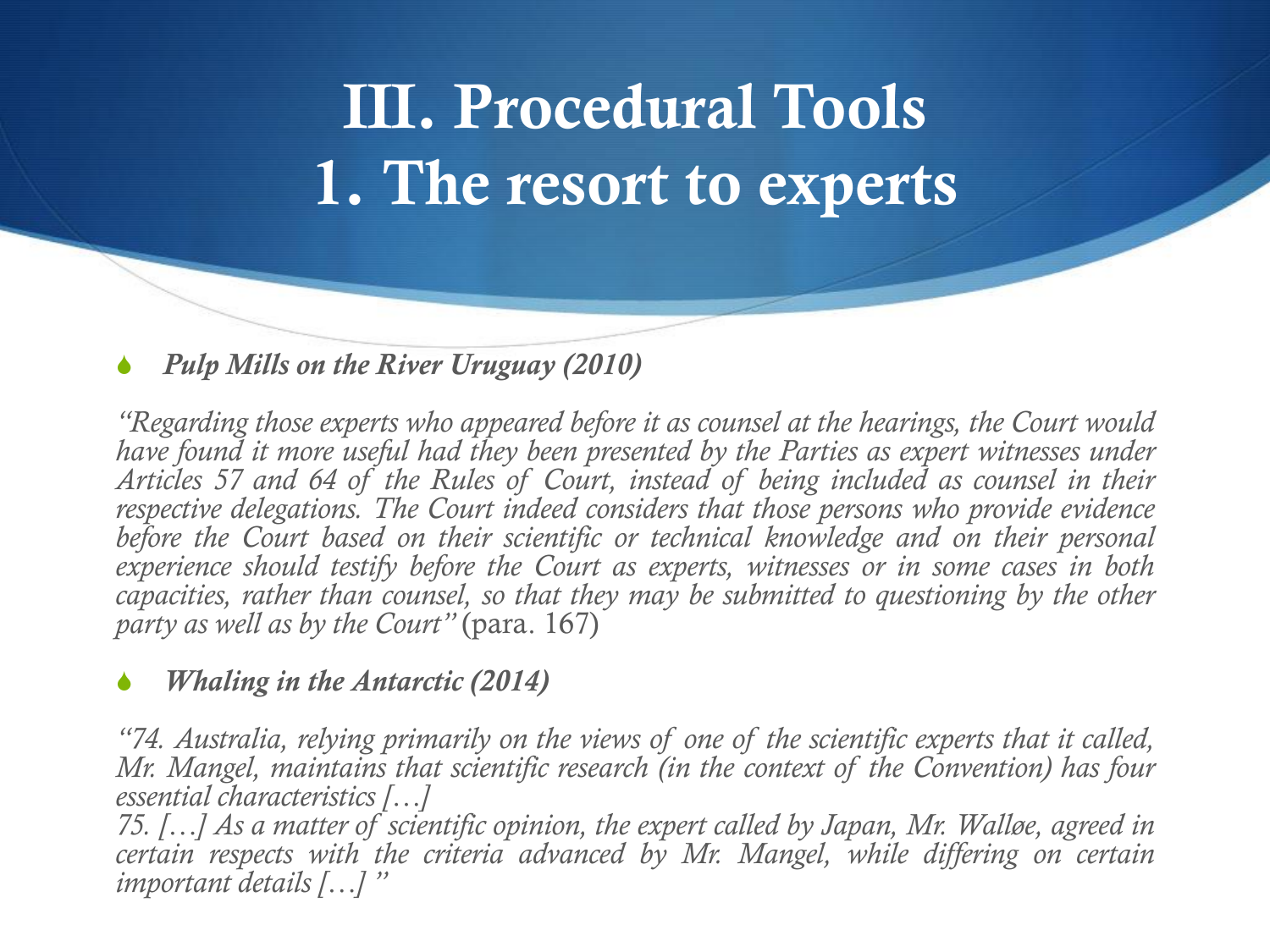# **III. Procedural Tools 2. Exchange of data and Monitoring**

#### **S** The Indus Waters Kishenganga Arbitration (2013)

"118. In its Partial Award, the Court stated that "stability and predictability in the availability of the waters of the Kishenganga/Neelum for each Party's use are vitally important for the effective utilization of rights accorded to each Party by the Treaty (including its incorporation of customary international environmental law)." This remains true. Indeed, the Court rejected a fully ambulatory interpretation of Paragraph 15(iii) of the Treaty for this reason. At the same time, the Court considers it important not to permit the doctrine of res judicata to extend the life of this Award into circumstances in which its reasoning no longer accords with reality along the Kishenganga/Neelum. The minimum flow will therefore be open to reconsideration as laid down in the following paragraph.

119. The KHEP should be completed in such a fashion as to accommodate possible future variations in the minimum flow requirement. If, beginning seven years after the diversion of the Kishenganga/Neelum through the KHEP, either Party considers that reconsideration of the Court's determination of the minimum flow is necessary, it will be entitled to seek such reconsideration through the Permanent Indus Commission and the mechanisms of the Treaty."